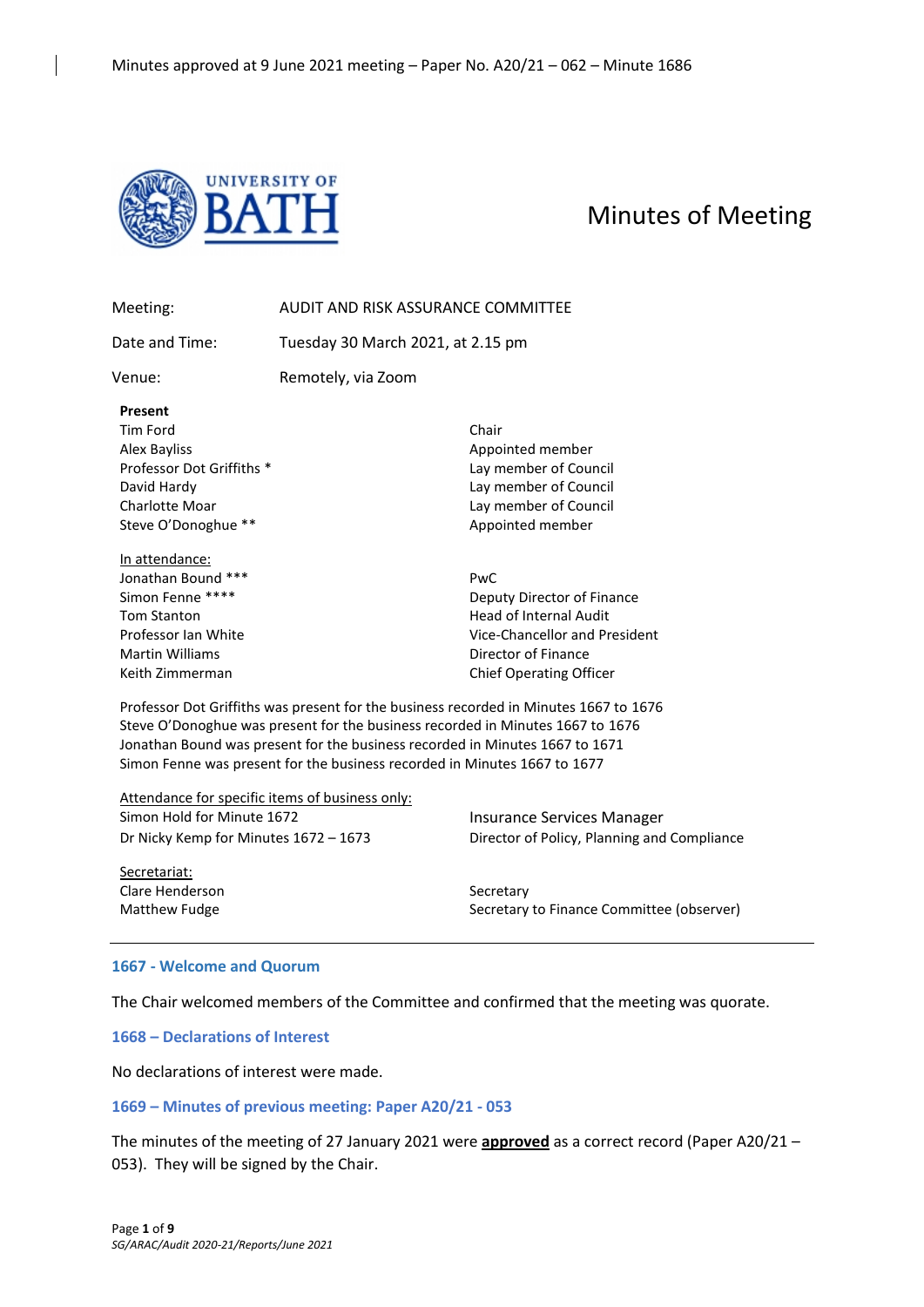### **1670 – Actions and Matters Arising**

#### 1) Minute 1651 (2) MA: Audit and Risk Assurance Committee

**Interface of responsibilities of Finance Committee and ARAC**: The Chair reported that worked examples had been developed, which he had discussed with the Chair of Finance Committee. The points captured for action would be taken into consideration when the Finance Committee's Terms of Reference were reviewed, which would be on the Finance Committee agenda for June.

# 2) Minute 1651 (3.2) MA: IT Security Enhancement Plan

**JISC cyber-security assessment report**: It was noted that the report was not yet available, so this matter remains outstanding.

#### 3) Minute 1651 (3.3) MA: Risk Reports

**Pensions**: The Chair reported that, as discussed at the Council spring strategy day, it was proposed to convene a small group of lay members to support development of options around pensions and to report back to Council.

The Vice-Chancellor noted that the USS Trustee had published its valuation report on the pension scheme which included proposals for increased contributions to maintain benefits and address the scheme's deficit. The size of the deficit and figures set out for raising the employers' contribution rate to 42% had prompted UUK to challenge the numbers. The JNC (Joint Negotiating Committee) would review the impact of the increase in pensions contributions by June. A consultation with employers and employees over a 6 to 8 week period was anticipated over the summer. However, universities considered that the current rates were at the limit of what would be sustainable and some 20% of eligible staff were already not now joining the scheme because of costs.

# 3) Minute 1651 (5) Annual Report on Fraud

**Incident of fraud**: The Head of Internal Audit reported that HR had conducted an investigation which had resulted in the dismissal of a member of staff for gross misconduct. The cash handling risk had since been removed by allowing only contactless payment. The fraud had been small in scale, approximately £100.

# 4) Minute 1652 (1.2) Update from Director of Finance

**OfS Regulation during the current phase of the Coronavirus pandemic**: The Head of Internal Audit reported that most of the work had been completed and a report would be presented at the June meeting.

#### **Action: Head of Internal Audit – OfS report to June 2021 ARAC meeting**

# 5) Minute 1659 Update on Policy Framework and Schedule of Policies

**Financial Regulations**: The Deputy Director of Finance outlined the changes:

- Changes further to new governance and organisational structure
- Replacement of HEFCE with OfS
- Changes to role tiles and allocation of responsibilities
- Changes of classification within the Financial Regulations including terminology around policies and procedures.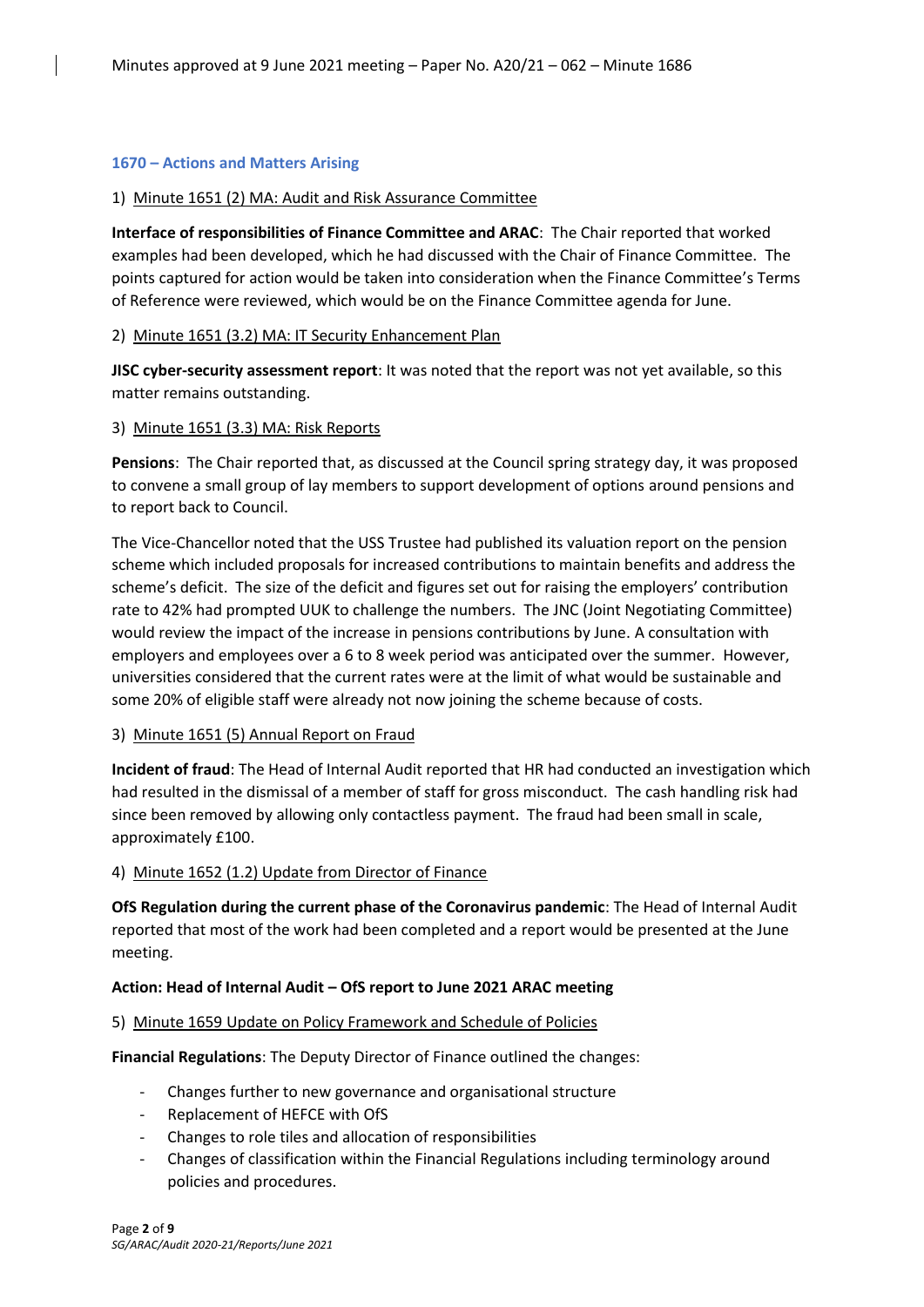The above changes would be included in an amended set of draft Financial Regulations to be uploaded to Convene for members of ARAC, Finance Committee and University Executive Board to review. Any comments submitted through Convene would be considered by the Director of Finance and Deputy Director of Finance for incorporation, as appropriate, into a final draft for UEB to consider. Finance Committee would be asked to approve the revised Financial Regulations at its meeting in June.

# **1671 – Standing Items of Business**

# **1) Governance and Risk Updates**

# 1.1 Update from the Vice-Chancellor

The Vice-Chancellor reported as follows:

• The REF submission had been completed, the decisions on ODA (Official Development Assistance – FCO International programme) were expected and would affect the four grants held by the University, decisions on the Horizon programme were also awaited, projects such as I-START were being reviewed in a risk-based way, and a new initiative had been to link with Defence Digital in Corsham, which was the first business-led cyber centre.

⦁ The University hoped all students would be allowed back after Easter and there was on-going planning around the impact on campus space and accommodation. It was estimated that some 70% of students had already returned.

⦁ The return of staff was under consideration; many had expressed the wish to continue homeworking as well as in-person presence in line with roles and responsibilities.

⦁ The University saw 2021/22 as a transition year and was aware of potential surges of coronavirus in the autumn.

⦁ A new Dean of Engineering had been appointed. Consultation on senior roles was ongoing. Professorial pay would be part of a review. An operating model review would be conducted by the COO.

⦁ The admissions processes had changed; this year overseas PG Taught offer rates had gone up and the challenge would be to ensure a good conversion rate.

# 1.2 Update from the Director of Finance

The Director of Finance reported as follows:

⦁ The outlook last year had been bleak and this was reflected in the budget for 2020/21. Alongside the budget, a savings plan had been developed. The estimated reduction of income had been 13%, and, to help manage this, savings of £31.5 million had been put in place bringing down expenditure by 12%.

⦁ Savings had been made through the Voluntary Exit Scheme and senior pay awards, fewer studentships, discontinuation of the Pall Mall lease and closure of the London based Executive Education activities, costs of The Edge, and lower subsidy for sport.

⦁ Recurrent savings on staff had been impeded by the exceptional pressures brought by Covid. Nonpay savings were expected to be 84% of target.

⦁ Out-turn predictions for the year ranged from near break-even to £7 million deficit.

⦁ The LGPS would close to new starters on 1 June and would impact next year's out-turn rather than the current year. However, it would result in a reduced risk. In addition to the individual member cash contributions of 16.5%, the University also had to recognise the uplift to the full service cost of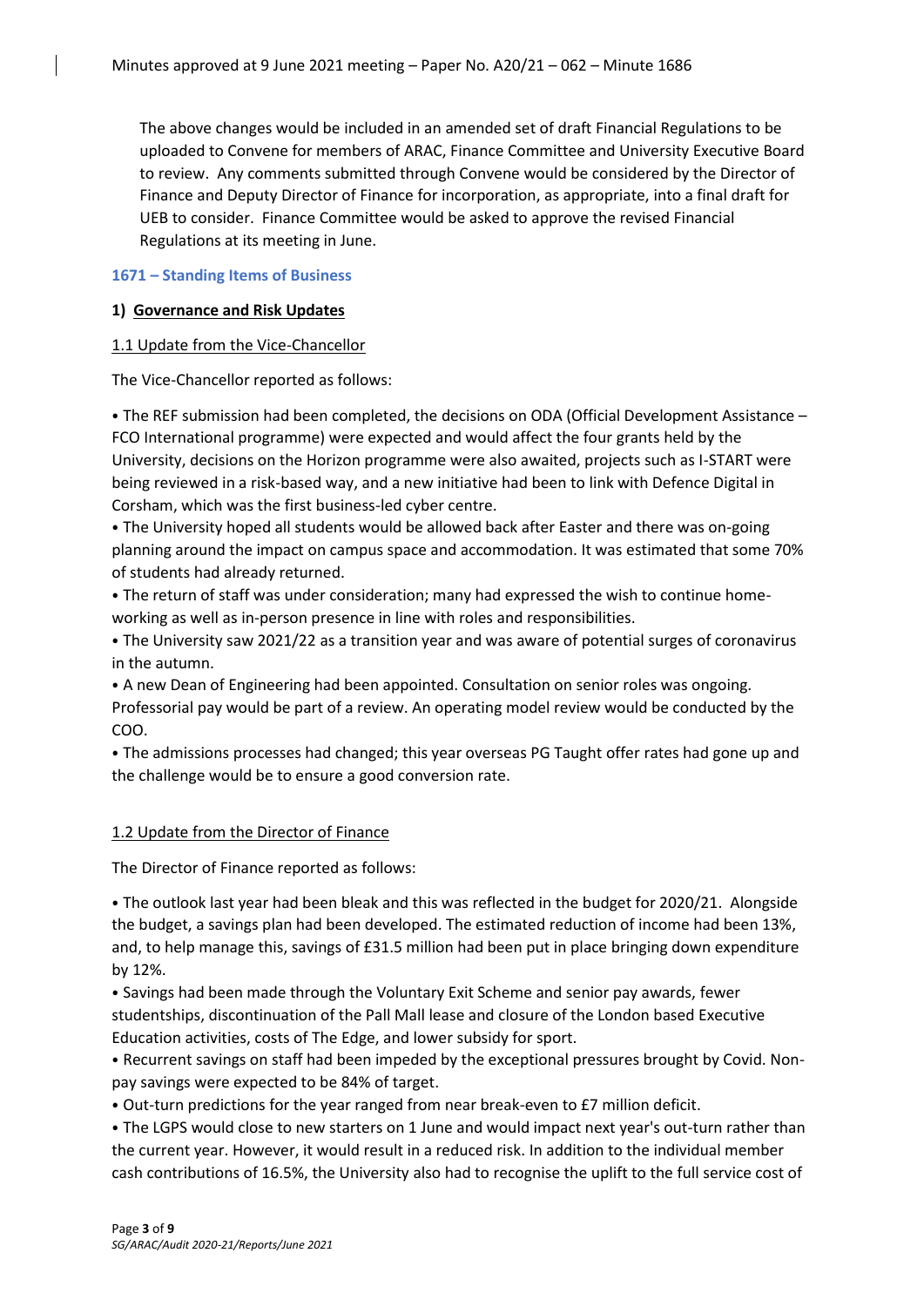42%. Over ten years, a saving of £6.25 million was projected, assuming full service cost was maintained at 42%.

⦁ Going forward a lot would depend on student recruitment. A phased budget approach would continue to be taken.

# 1.3 Update from Chief Operating Officer

The Chief Operating Officer reported as follows:

⦁ The number of students who had returned was greater than the number required by teaching provision. Many had now returned home for the Easter vacation.

⦁ There had been very low rates of Covid cases on campus: eleven student cases since the new year.

⦁ The return of staff would be matched to service requirements for students, which would continue to expand over coming months. With effect from 12 April, human participant research would resume.

⦁ An operating model review would commence for professional services. The aim would be to identify where units could work more closely and, in so doing, improve efficiency and reduce costs. ⦁ Prioritisation of work in digital and estates over the medium term was needed. The new Acting Director of Estates, Ricky Daniels, would start on 12 April and would do a H&S compliance review, the report of which would come to ARAC.

In response to questions from members of ARAC, the following points were made:

⦁ The overarching review of cost pressures and available funds would start with the planning round and budgets for 2021/22. However, at this stage not all information would be known, eg costs of long-term maintenance and space availability on campus. The needs of strategic projects would again only become clear as the University defined and adjusted to the "new normal".

⦁ The international situation with respect to vaccine passports would be monitored. The US had started roll-out but the picture internationally remained unclear.

⦁ Staff would be required on campus, including those not yet vaccinated. There were on-going discussions with Trades Unions. The University had been commended for the safety of its teaching environment. Returning staff needed to share confidence in the measures being put in place to keep everyone safe.

⦁ Special events would be arranged to keep up morale.

⦁ ARAC members could best support the University by drawing its attention to good practice, innovative solutions or exemplar responses in other institutions.

# 1.4 Update from the External Auditor

The External Auditor reported as follows:

⦁ A consultation had been launched by the Government on whether to extend the definition of a 'public interest entity' to include third sector bodies and universities. If universities were to be included, then they would come under the remit of the audit regulator and be subject to greater regulation. This would reflect the practice in the US under the SOX (Sarbanes Oxley) rules. For example, universities might have to report on the robustness of their control environment and attest that it was properly designed and working.

Members of ARAC noted that this was likely to increase costs and also make it harder to recruit unremunerated non-executive members because of the increasing responsibility and time commitment.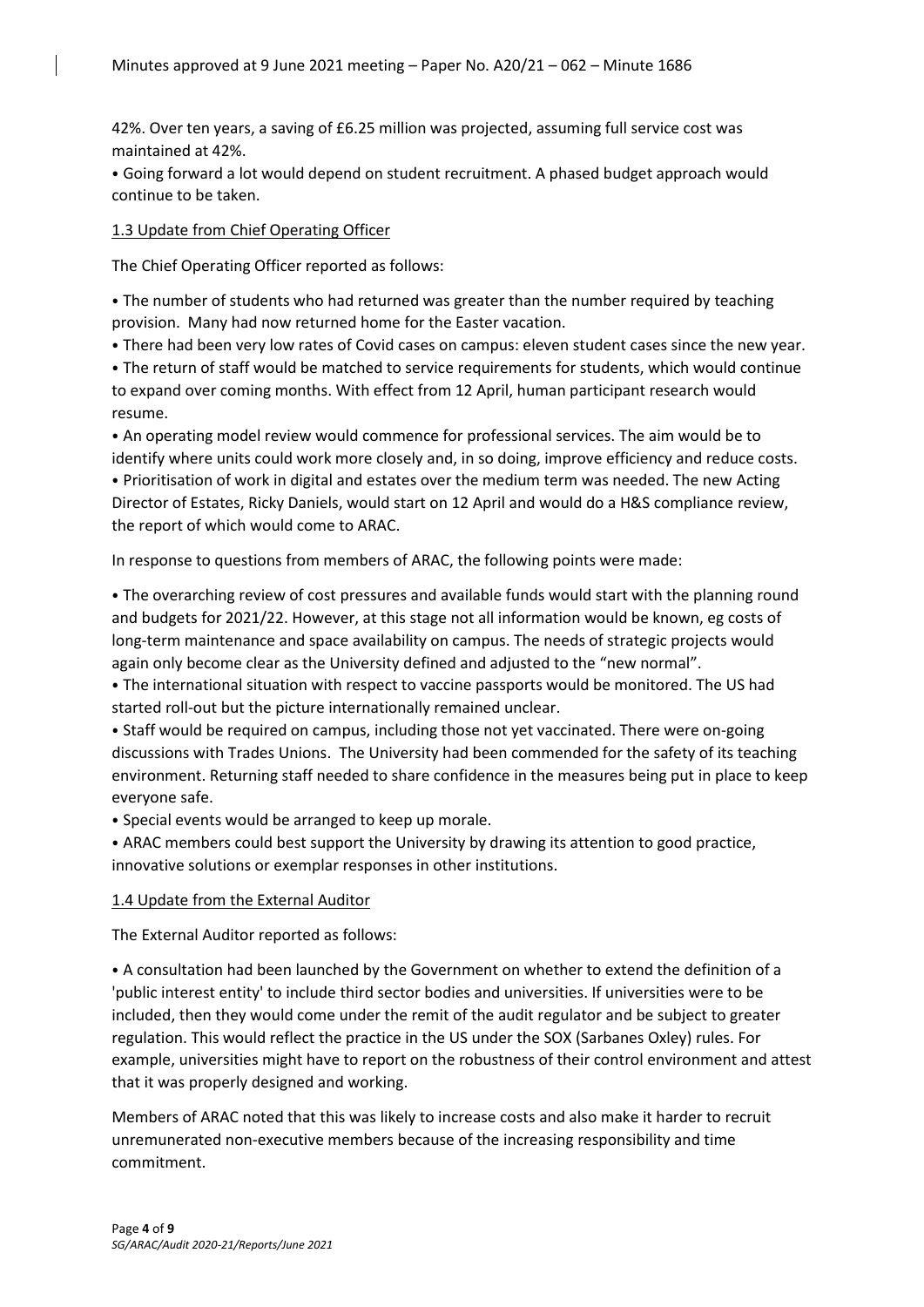#### **2) Programme of Work 2020/21 Paper A20/21 - 054**

The Committee **noted** the programme of work.

#### **3) Internal and External Incidents**

There were no internal or external incidents to note.

*Jonathan Bound withdrew from the meeting after this item of business*

#### **1672 – Risk Presentation: Insurance**

The Committee welcomed Simon Holt, Insurance Services Manager, for this item of business. Under the Scheme of Delegation, final authority for insurance cover lies with the Vice-Chancellor but ARAC may review from time to time.

In the course of his powerpoint presentation, the Insurance Services Manager made the following points:

⦁ The reference in the Risk Register to insurance was under "Financial Capacity – Performance" where it is shown as a mitigation for controlling risks. Insurance enabled the protection of cashflow and the balance sheet and allowed the University to borrow, to sign research contracts, to travel overseas, and defend any legal claims. Insurance was never used as a reason not to go ahead with an activity.

⦁ The Insurance Services Manager reported to the Head of Procurement and worked alongside a Category Manager who provided oversight of the procurement aspects. This separation of roles was important as the Insurance Services Manager was also currently on the Board of UMAL which provided most of the University's covers. UMAL was a discretionary mutual, providing cover purely in the HE/FE sector, and owned by its members. Where it was unable to provide cover, its subsidiary, Hasilwood provided access to the market for any peripheral covers; this had been very beneficial for the University.

⦁ The University spent around half a million pounds each year on the various covers as consistent with an organisation of the size and complexity of the University and currently had a loss ratio of around 77%. Each year a report was produced for UEB to highlight cost, claims, covers, emerging risks and areas of concern.

⦁ The process of identification of risk was both structured and ongoing. Each year a questionnaire detailing the various exposures was compiled. In general, members of the University were very cautious and checked with the Insurance Services Manager before embarking on activities. Keeping abreast of the news stream was also invaluable as a source of information. Additionally, the Insurance Services Manager received a copy of the updated Estates Project Register after each project board meeting which he reviewed to ensure appropriate cover for each project. Through this mechanism he had early warning of upcoming projects which might require the input of UMAL's risk surveyor in the design state. UMAL's risk surveyor came to campus for a week every two years and reviewed health and safety documentation etc and went into every building to look for problems and to check that issues identified on the last visit had been addressed.

⦁ The University had just had its buildings revalued for insurance purposes (paid for by UMAL) which would ensure that any major claim would be paid in full. Costs and limits of cover were benchmarked with a peer group and via UMAL.

⦁ With respect to the limits of cover:

On the property damage side, the total reinstatement value was just over 1 billion pounds, and there was cover up to £400 million for any one loss. The worst-case scenario had been calculated as a loss of £162m in the event of an unchecked fire in the Faculty of Engineering; a more realistic figure, assuming some protections were effective, brought that down to £96m. The first £10k of any claim was not covered but handled in-house which had proved very effective and reduced claims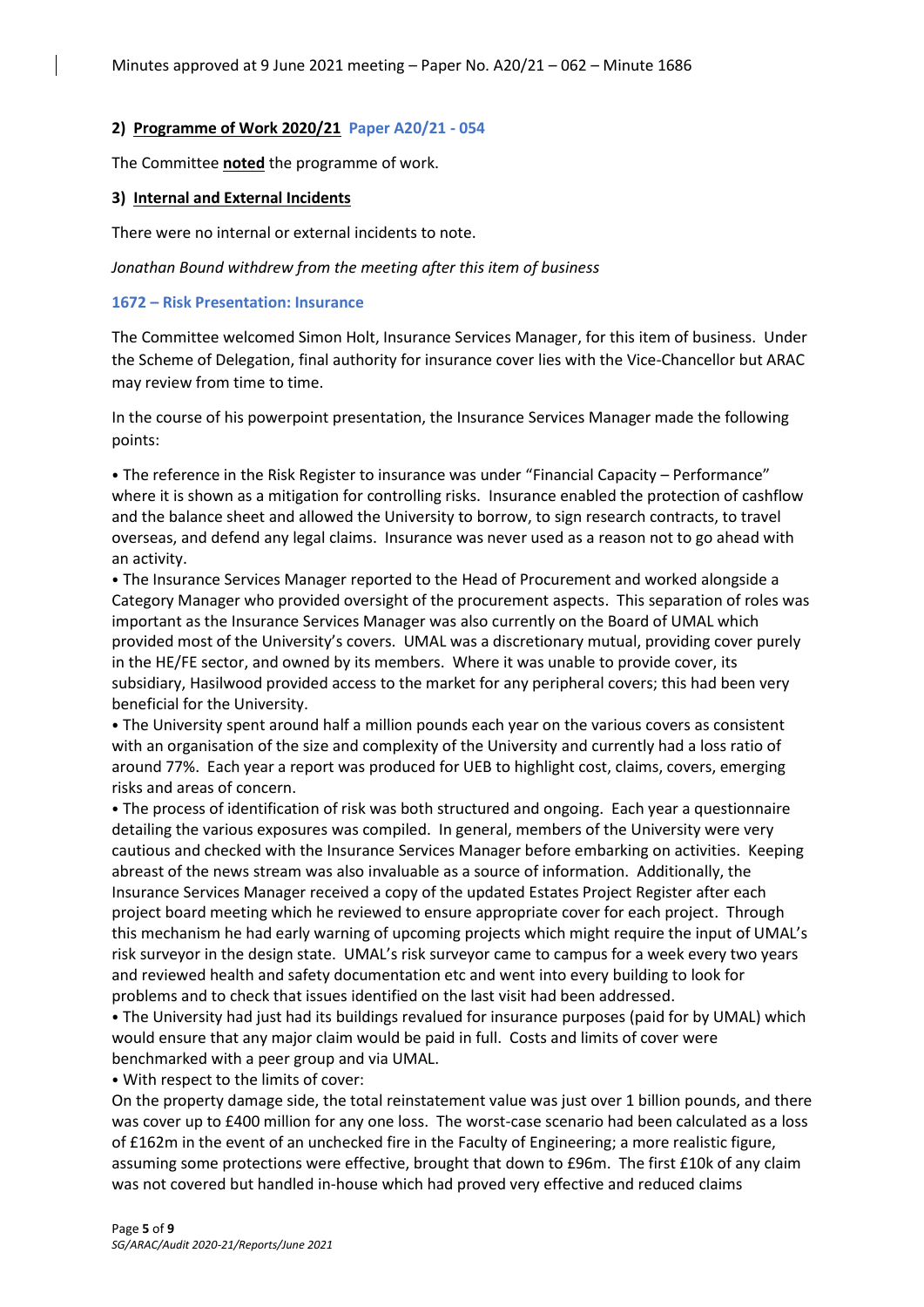frequency. Following Grenfell, the public liability limit had been raised to £100m. All of the University's limits were as high or higher than its peer group.

⦁ The University kept its cover up to date through information provided by insurers, legal firms, brokers and UMAL which issued frequent risk alerts, held webinars etc. UMAL's risk surveyor produced detailed reports and maintained a technical library to which the University had access. The group of Insurance Services Manages formed a supportive and collaborative network. The ACI (Chartered Insurance Institute) and IRM (Institute of Risk Management) were another source of guidance.

⦁ There were three areas of exposure to uninsured losses: some aspects of Cyber cover, pre-1972 Employers' Liability and pre1980 Public Liability. Due to the way Cyber exposures and covers had developed over time, there was a certain amount of cover under different parts of the insurance programme. Work was on-going with to collate the information required to obtain a new quotation for consideration, for which the likely cost was between £60k - £80k. The issue of historic asbestos related claims remained a potential problem.

⦁ Regarding insurance and the coronavirus pandemic, general insurance was never intended to cover the loss of turnover caused by the lockdowns. The UMAL cover provided a small amount of cover with respect to infectious diseases with a limit of £250k. The pandemic had brought some significant challenges: initial lockdown created huge issues for travellers in terms of cancellation and repatriation claims; manufacturer and supply of PPE, Covid testing and sudden change of indemnity arrangement by government had been other areas to manage. The change to homeworking had increased the scope for more small property losses, and had also changed some of the liability risks – stress, loneliness etc.

In response to questions from members of ARAC, the following points were made:

⦁ The University left the LUPC (London Universities Purchasing Consortium) in 2012 but had continued to bench-mark insurance cover costs against its provision. This comparison showed that the University had achieved a good deal through UMAL, which had offered a three-year guaranteed rate (the University being currently in the final year). However, LUPC was due to re-tender in 2022 and the University would monitor the situation. The SUPC (Southern Universities Purchasing Consortium) offered another mechanism for bench-marking.

⦁ In terms of any invalidation of insurance cover through its own actions, the Insurance Services Manager noted that there was a general overarching insurance requirement to minimise risk and that, in the event of the University breaching its own procedures, the insurer would have to demonstrate deliberate intent or negligence before it could refuse to cover costs.

The Insurance Services Manager was thanked for his presentation.

# **1673 – Risk Management Progress Report: Paper A20/21 - 055**

The Committee **noted** the Operational Risk Register and risk mitigation activities in respect of the Risk Register and Risk Management Plan for 2020/21 and **considered** the draft Strategic Risk Register for 2021/22.

The Director of Policy, Planning and Compliance drew attention to:

⦁ **The Operational Risk Register** – where a RAG rating flagged risks of most concern based on trajectory and comparative severity. Since the last report, three risks had been removed from the Operational Risk Register and three had been added. The latter related to senior staff changes and 'acting up' cover, financial sustainability of USS contributions, and loss of Erasmus+ funding and its impact on mobility activities. The changes in RAG rating of various activities were set out in the paper.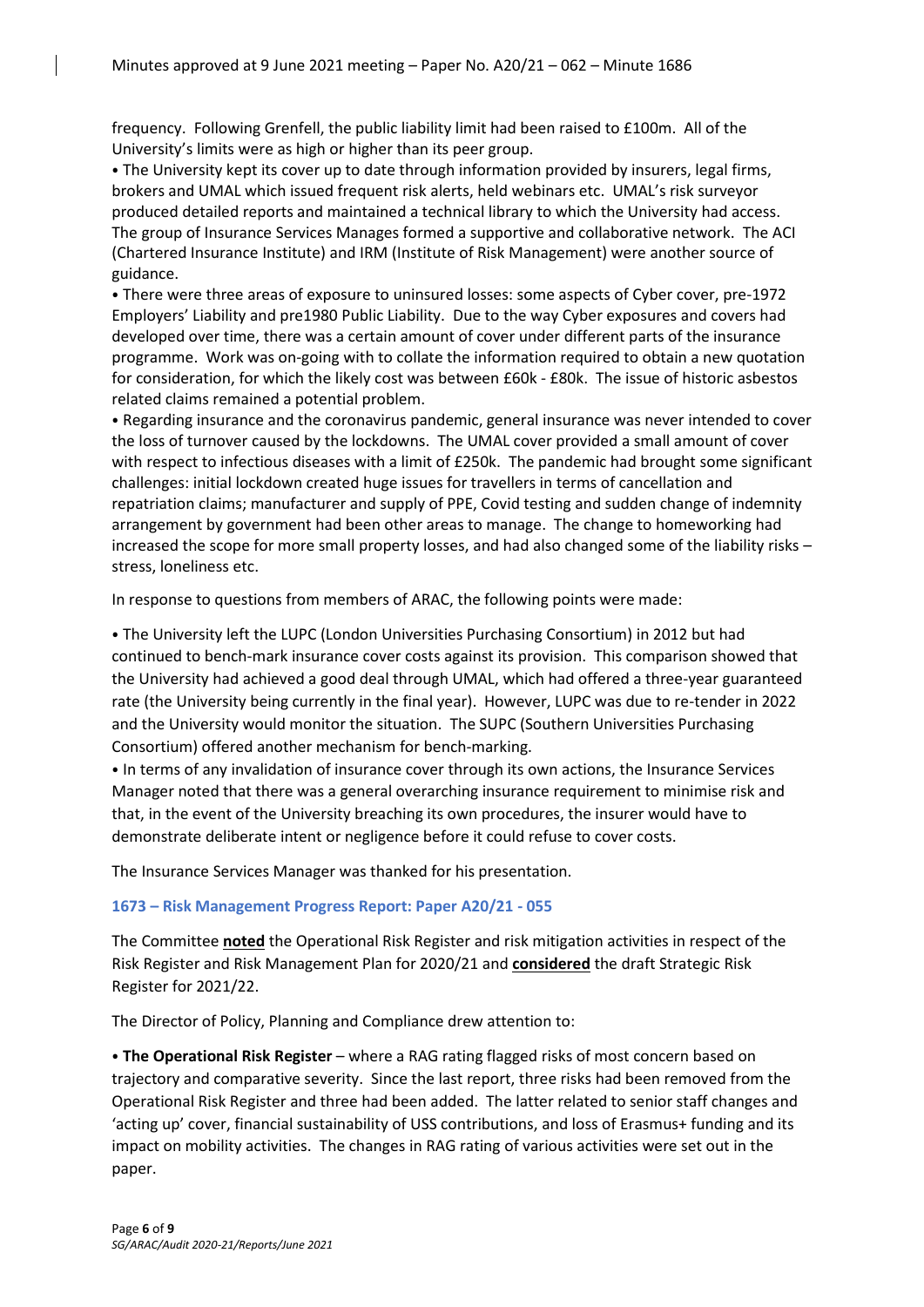⦁ **The draft Strategic Risk Register** – set out in Appendix 4, related to the emerging University Strategy. It contained an additional risk area, enterprise risk which reflected the importance of this strand of activity. In addition, reference to CAF (Climate Action Framework) and EDI (Equality, Diversity and Inclusion) had been given more profile. Under the research sustainability heading, the risks around conduct of research, contextualised by CAF, would pick up on travel, high energy consumption of some equipment and use of non-reusable consumables. The early draft of the Strategic Risk Register would help to provide information to underpin the Internal Audit programme for 2021/22.

Members of ARAC welcomed and commended the draft strategic risk register. Members made the following points:

⦁ Target dates should be specific, even if the date represented the start of setting in place a process. The designation of 'on-going' was unhelpful.

⦁ The Vice-Chancellor should not have direct responsibility for risk areas.

⦁ It would be useful to articulate a target risk for outcomes of risk mitigation activity.

⦁ The challenge would be to present the big picture of the risk environment – key risks, mitigations and resulting picture – and to track through a dashboard model risk appetite, risks, improvement actions, and residual risk. The headline view would facilitate easier monitoring of this area.

⦁ Where a red flag rating persisted within an area, there should be a roadmap for action leading back to green. The addition of key milestones to be achieved over the next five years should underpin the direction of travel.

⦁ The current format of the strategic risk register relied on the model provided by HEFCE and consideration should be given to alternative formats.

⦁ The pensions risk should be included as both a short and longer term risk.

⦁ Staff morale was enhanced by recognition of contribution. It was noted that the VC's staff communications reflected this important action.

⦁ The high turnover of senior staff would not result in loss of institutional knowledge as there would be ongoing engagement with individuals through their new roles within the University or consultancy work.

# **Action: Director of Policy, Planning and Compliance and David Hardy to discuss dashboard presentation**

The Director of Policy, Planning and Compliance was thanked for her report.

# **1674 – Update on IT Security enhancement plan and Cyber Security Risk: Paper A20/21 - 056**

The Chief Operating Officer presented the report noting that staffing issues had impacted progress. A new Security Analyst had been appointed but the IT Security Developer role had not yet been replaced.

The ransomware threat across the Sector remained significant and a simulated ransomware exercise would be undertaken in May. As new guidance and recommendations emerged, they were being adopted. The newly appointed Business Continuity and Organisational Resilience Manager would provide better oversight of general business resilience.

The implementation of mitigation activities had been impeded by resource scarcity but the University had achieved cyber-security accreditation and met NHS requirements under their Data Security and Protection Toolkit. The COO repeated his expectation to develop a roadmap by the summer.

The Committee **agreed** that an update on the University's cyber security posture should continue to be included on its agenda given the continued risk.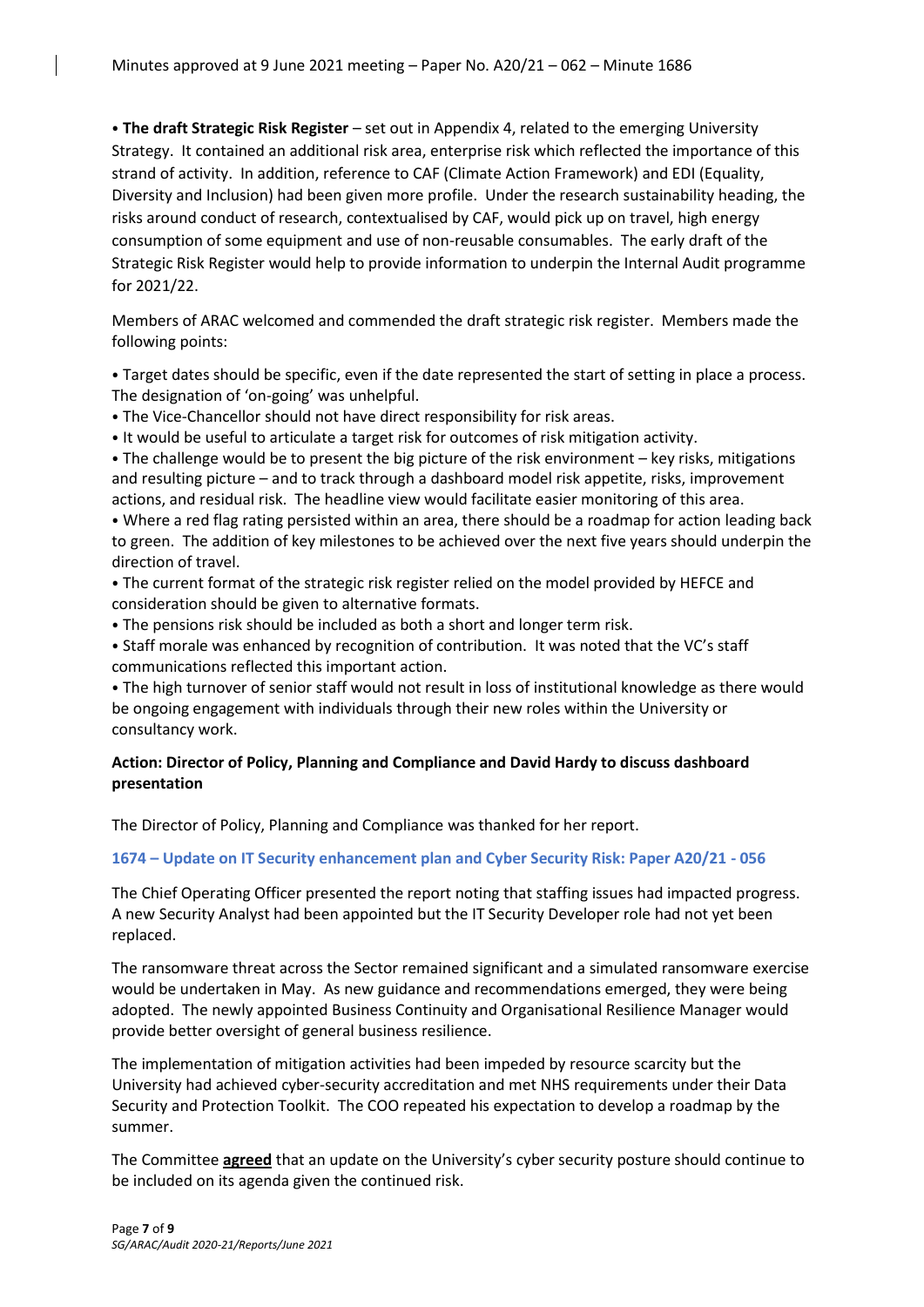#### **Action: COO to continue to provide updates to ARAC**

#### **1675 – Status report on open audit points: Paper A20/21 - 057**

The Committee **considered** the open audit points summary as at March 2021.

The Head of Internal Audit reported that a good number of audit points had been closed since January although the number remaining in place continued to be high. None of the overdue points had received a red RAG rating. The University's refocusing of priorities during the pandemic meant that resolution of some points had not progressed. However, effort would now be directed at ensuring that enhancements to the control environment noted in open audit point summaries were addressed through individual Department plans.

#### **1676 – Status report on internal audits: Paper A20/21 - 058**

The Committee **noted** the status report on the progress of Internal Audit reports.

#### **1677 – Internal Audit Report: UUK Code of Practice - Student Accommodation: Paper A20/21 - 059**

The Committee **considered** the Internal Audit Report. The Head of Internal Audit reported that the audit opinion was that the arrangements for managing the risks related to student accommodation in relation to the UUK Code of Practice were reasonably effective. However, due to the furlough of staff, some inspections and actions had not been completed within the timescales. It was noted that the coronavirus pandemic had resulted in reduced numbers of students on campus which meant a re-prioritising of activity.

Members of the Committee considered that there was a failure to evidence and justify decisionmaking. The audit investigations raised issues which had potential for significant reputational damage if not addressed. It was essential that processes should be properly followed, records maintained, checks undertaken and that these should be documented and target dates met.

It was noted that the Acting Director of Estates had been appointed (Ricky Daniel) and he would have general responsibility for ensuring the management actions were completed.

#### **1678 – External Auditor Appointment: Paper A20/21 - 060**

The Committee agreed to **recommend** to Council the extension of the External Audit contract with PwC for a further two years from 1 August 2022, covering the 2021/22 and the 2022/23 financial years.

#### **1679 – ARAC assessment of effectiveness: Paper A20/21 - 061**

The Committee **considered** the outcomes of its self-assessment exercise. Members of ARAC made the following points:

⦁ The individual conversations with the Vice-Chancellor had been greatly appreciated and another round should be put in place before the academic year-end.

⦁ Further consideration should be given to how the Committee could best support the Vice-Chancellor, senior officers and Council in their work.

- ⦁ The lay and appointed members of ARAC should meet again in private discussion.
- ⦁ There should be more time to read papers in advance of meetings.
- ⦁ The plan to address points raised should be taken forward.

#### **1680 – ARAC Appointed Member vacancy**

The Committee **noted** th[e appointed member vacancy advertisement.](https://www.bath.ac.uk/publications/vacancy-for-external-member-on-audit-and-risk-assurance-committee/)